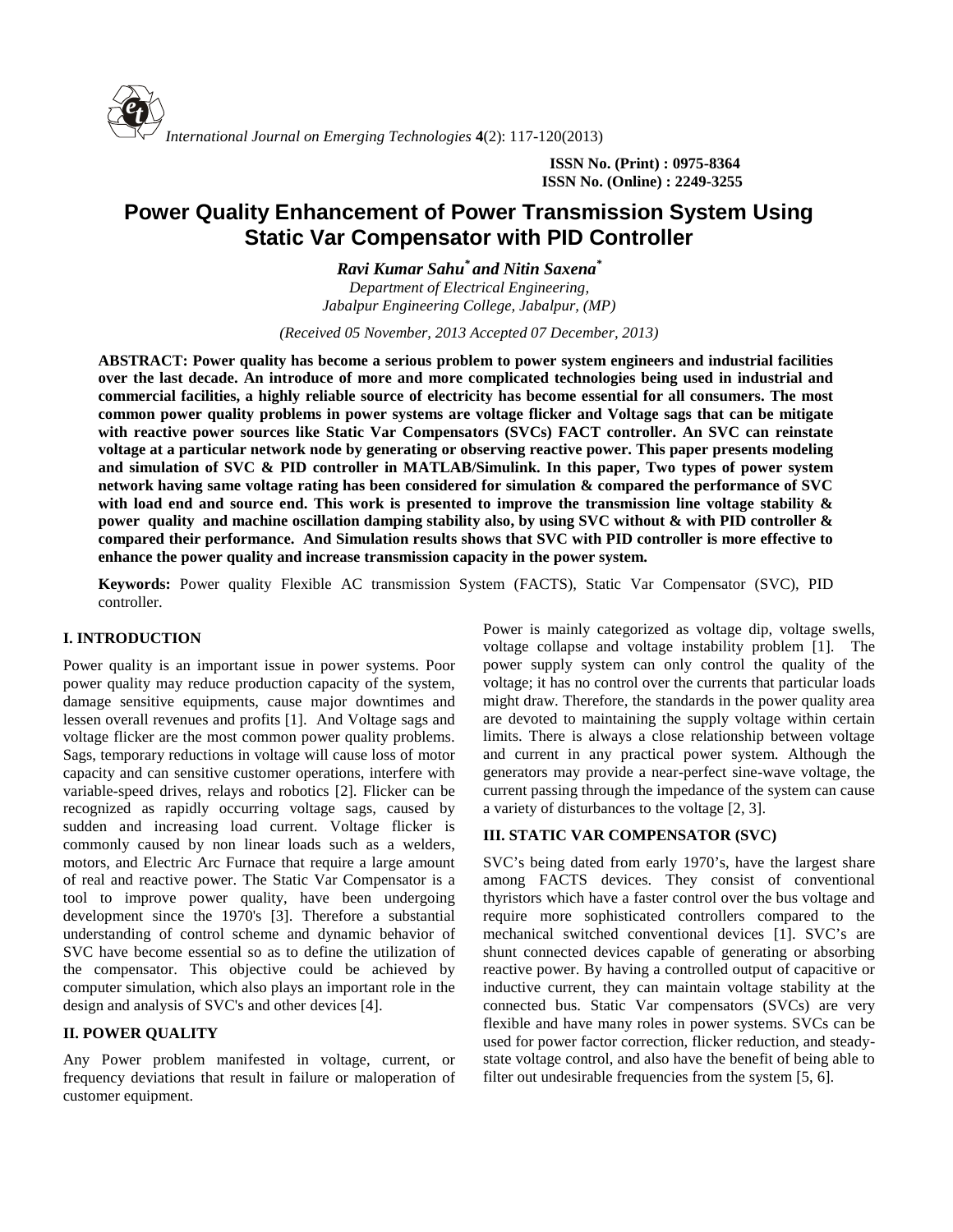

**Fig. 1.** V-I characteristics of SVC.

The voltage-current (V-I) characteristic of an SVC with the two operating zones is shown in Fig. 1. A slope around the nominal voltage is also indicated on the V-I characteristic, showing a voltage deviation during normal operation, which can be balanced with maximum capacitive or inductive currents. As the bus voltage drops, so does the current injection capability. This linear dependence is a significant drawback in case of grid faults, when large amount of capacitive current is needed to bring back the bus nominal voltage.

#### **IV. CONTROL CONCEPT OF SVC CONTOLLER**



**Fig. 2.** SVC based control system.

SVC controller always investigate the bus voltage(Vs<sub>vc</sub>) & current  $(I<sub>src</sub>)$ , after taking investigations, controller compares the actual bus voltage with  $V_{ref}$  & taking error voltage,  $V_{error} =$  $V_{ref} - V_a - (I_{svc} * X_{sl})$  & integrate it in limit (-Q<sub>cap</sub> to +Q<sub>ind</sub>), this produces net susceptance which controls the pulse generator & Thus TCR & TSC are controlled & voltage becomes stable towards it's  $V_{ref}$  shown in Fig. 2 [7,8].

# **V. MODEL OF SVC IN POWER SYSTEM**

**CASE (I).** Show the fig. of power system model of single line three bus systems with transmission line.



**Fig. 3**. Single line diagram of SVC model connected to source end in power system.

The SVC generates a balanced 3-phase voltage whose magnitude and phase can be adjusted rapidly by using solid state switches. The SVC is composed of a voltage source inverter with a dc fixed capacitor and coupling transformer, and signal generation control circuit and fundamental frequency voltages, the controller can be represented in power quality studies using the basic model SVC connected to source end in power system shown in Fig. 3. It analogous the case where power is transmitted through an electrical transmission line connecting various generators and loads at its sending and receiving end. It should be noted that accept the SVC control parameters, all the parameter of the transmission system are not known in practice [5].

**CASE (II)** Show the fig. of power system model of single line three bus systems with transmission line.



**Fig. 4**. Single line diagram of SVC model connected to load end in power system.

Fig. 4 shows the single line diagram of SVC model connects to the load end in power system. This mode of operation power is transmitting through generating to distribution station by electrical transmission line. As we know that in such an experiment the SVC control parameters known, And rest of the parameter of the transmission system are not known in practice. The system is employed in the experiment to evaluate the proposed control scheme. The parameters of the example system are given as follows-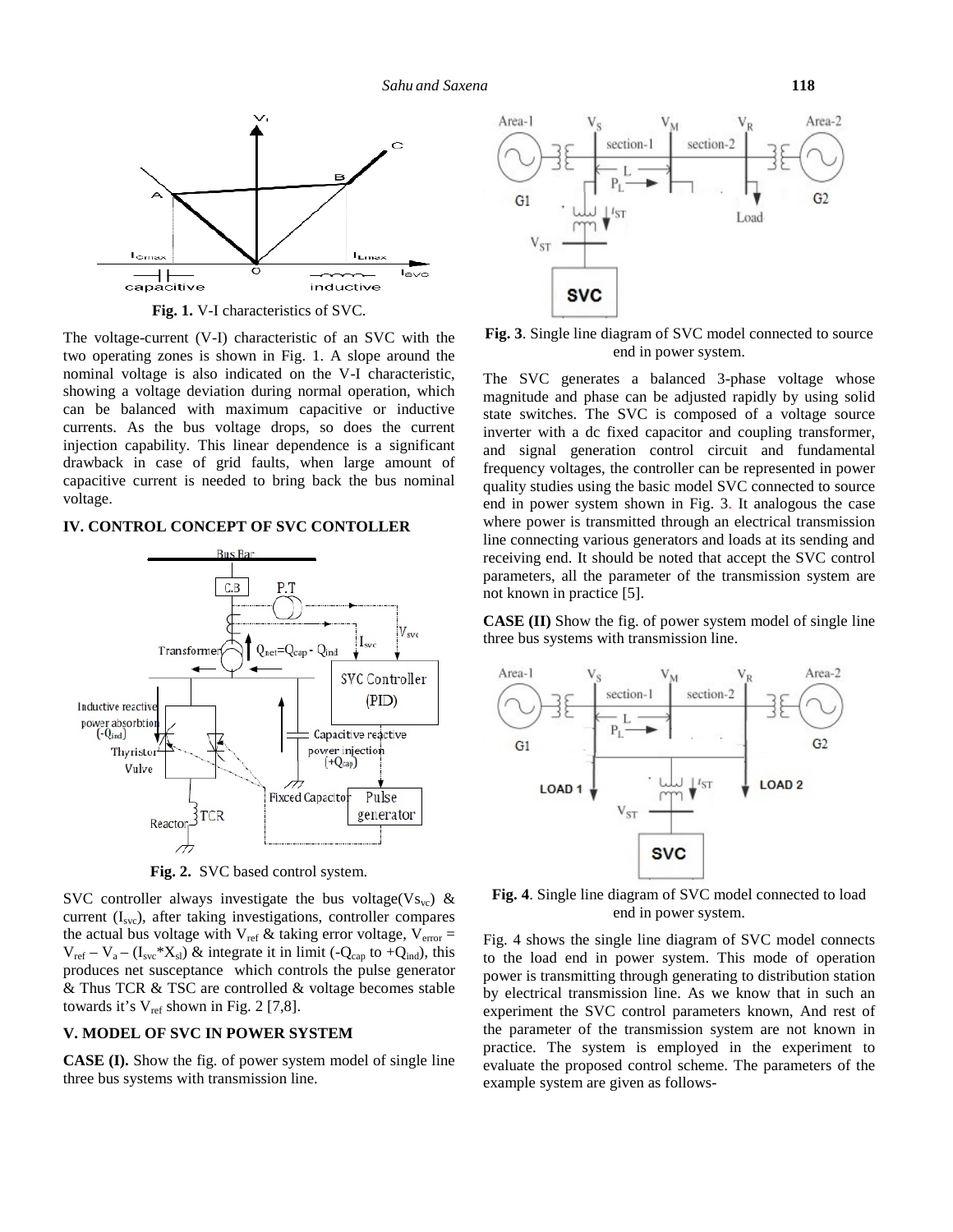**Generator**:  $S = 500MVA$ ,  $V = 11 kV$ ,  $0 = 314.159 rad/s$ ,  $D =$ 5.0 pu., H = 4.0s, Xd *=* 1.863 pu, X'd = 0.657pu, X"d = 0.245pu, T'd0 =  $6.9s$  T"d0 =  $0.03s$ , Xq =  $0.657pu$ , Xq"= 0.27pu, T'd0 = 0.06s, Xad = 1.712pu,  $kc = 1$ , and Max [Ef(t)]  $= 6.0$ pu.

**Transformer:**  $S = 500$  **MVA, winding**  $1(Y) = 22$  **kV, winding**  $2( ) = 230$ kV, and  $X_T = 0.127$  pu.

**Transmission line**: Length  $=300 \text{km}$ , XL1 = XL2 = 0.24265pu,  $RLI = RL2 = 0.016$ pu and  $f = 50$ Hz

**SVC**: 220MVAR, R<sub>s</sub>=0.03 pu., L=0.2pu,  $C_{dc}$ = 1000pF, snubber circuit:  $R_b = 5000$ , and  $C = 0.06 \mu$ F.

## **VI. SIMULATION AND RESULTS**

In this model case (I), performance of controller is evaluated IEEE standard. The simulations result carried out using MATLAB/ SIMULINK environment for power system SVC connected source end Fig. 3 for evaluating robustness is condition of disturbances.

1. This simulation result shows that line power and bus voltage fluctuation With SVC connected to source end of power system.



**Fig. 5**. Shows the waveform of Bus voltage and Line power.

2. This result shows that of rotor deviation, changes in angular velocity and terminal voltages variations With SVC connected to source end of power system.



**Fig. 6.** Shows the waveform of rotor deviation, angular velocity and terminal voltages.

.

In this model of case (II), performance of controller is evaluated the simulations result carried out using MATLAB/ SIMULINK environment for power system SVC connected load end Fig. 4 for evaluating robustness is condition of disturbances.

1. This simulation result of line power and bus voltage fluctuation With SVC connected to load end of power system.



**Fig. 7**. Shows the waveform of Bus voltage and Line power.

2. This result shows that of rotor deviation, changes in angular velocity and terminal voltages variations With SVC connected to load end of power system.



**Fig. 8**. Shows the waveform of rotor deviation, angular velocity and terminal voltages.

# **VII. CONCLUSION**

This paper has been presenting the power quality issues of power system different location of static Var compensator, and then summarized result the switching strategy of fault based on two generating station. The result shows: SVC considered source end and load end transmission line, and different switch modes result different effect especially when fault. The effects on power compensation line power, bus voltages rotor deviations angular velocity and terminal voltages of power system using SVC installed at source end and load end for the